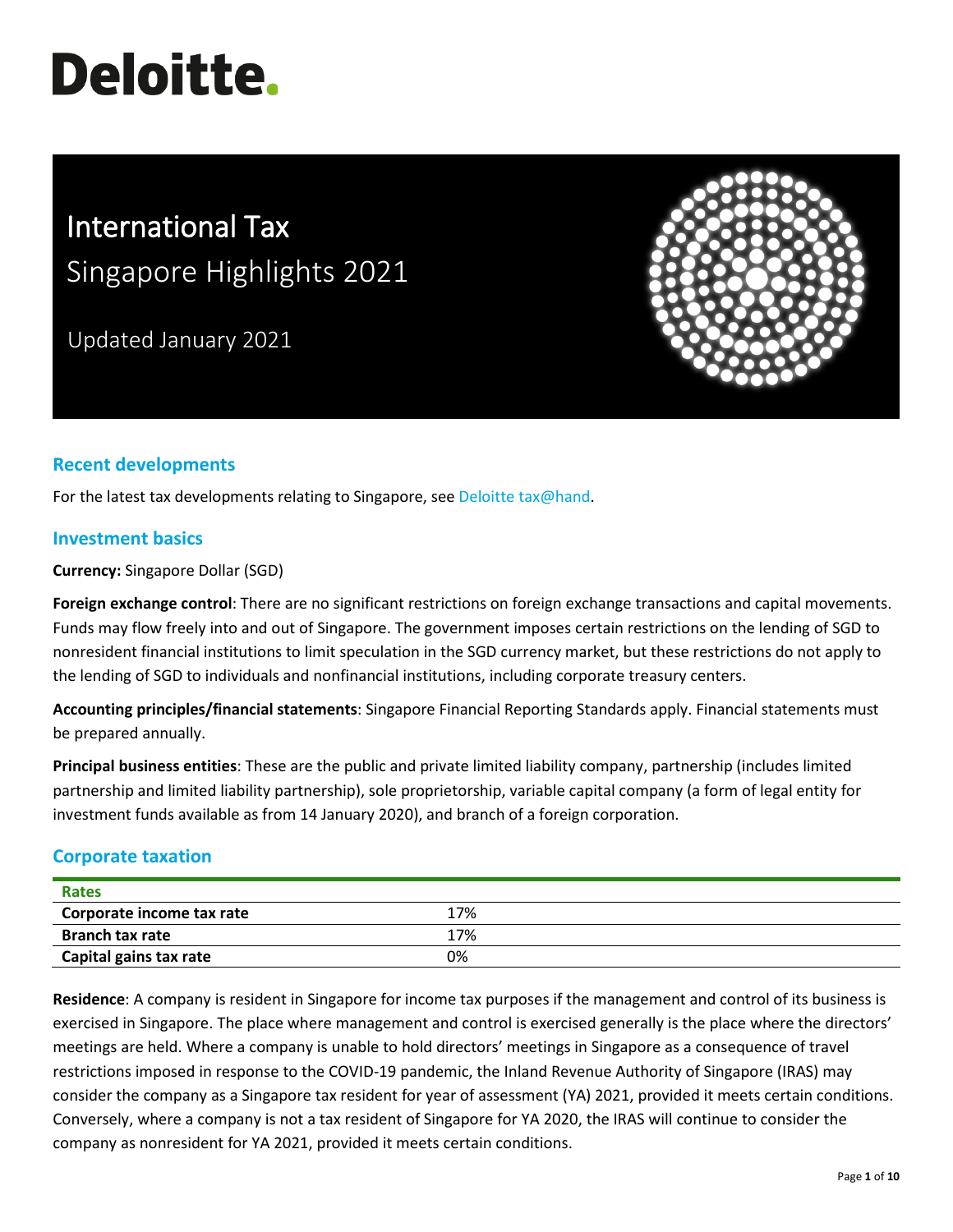**Basis**: Singapore imposes tax on a territorial basis. Tax is imposed on all income accruing in or derived from Singapore and all foreign income remitted or deemed remitted to Singapore in the preceding year, subject to certain exceptions. Resident and nonresident companies generally are taxed in the same manner, but resident companies may enjoy various tax benefits, such as tax exemption for certain foreign-source income. Branches are taxed in the same way as subsidiaries.

**Taxable income**: Resident and nonresident companies are subject to tax on income accruing in or derived from Singapore and foreign income remitted or deemed remitted to Singapore, including: gains or profits from a trade or business; dividends, interest, or discounts; charges or annuities; rents, royalties, premiums, and other profits arising from property; and gains or profits of an income nature not falling within the above categories.

Foreign income remittances in the form of dividends, branch profits, and services income derived by resident companies are exempt from tax, provided the income is received from a foreign jurisdiction with a headline tax rate of at least 15% in the year the income is received or deemed received in Singapore, and the income has been subject to tax in the foreign jurisdiction. Foreign income that has been exempt from tax in the foreign jurisdiction as a direct result of a tax incentive granted for substantive business operations carried out in that jurisdiction will be considered as having met the "subject to tax" test.

Expenses of a revenue nature that are incurred wholly and exclusively to produce income may be deducted in computing taxable income. Other deductible costs include capital allowances and tax losses carried forward from prior years.

**Rate**: The standard corporate tax rate is 17%.

From YA 2020 (income year 2019), 75% of the first SGD 10,000 of normal chargeable income and 50% of the next SGD 190,000 of normal chargeable income are exempt from tax. In addition, for a qualifying new private company, 75% of the first SGD 100,000 of normal chargeable income and 50% of the next SGD 100,000 of normal chargeable income may be exempt from tax for its first three consecutive YAs, subject to certain conditions.

**Surtax**: There is no surtax.

**Alternative minimum tax**: There is no alternative minimum tax.

**Taxation of dividends**: Singapore operates a one-tier corporate tax system, under which corporate tax paid on a company's profits is final. Dividends paid by Singapore resident companies are tax exempt in the hands of the recipient.

Foreign-source dividends are taxable if received or deemed to be received in Singapore, unless certain conditions are satisfied.

**Capital gains**: Singapore does not tax capital gains.

**Losses**: Losses may be carried forward indefinitely (except unutilized donations, which may be carried forward for five years), subject to compliance with the "substantial shareholders test." Unutilized capital allowances carried forward are subject to both the substantial shareholders test and the "same business test." Losses and unutilized capital allowances (collectively "qualifying deductions") may be carried back for one year, subject to a cap of SGD 100,000 and compliance with the substantial shareholders test (compliance with the same business test also is required for the carryback of current-year unutilized capital allowances). (To support businesses affected by the COVID-19 pandemic, the carry-back relief was enhanced for YA 2020 to enable businesses to carry back qualifying deductions for YA 2020 to the three immediately preceding YAs (i.e., YAs 2017, 2018, and 2019). The cap of SGD 100,000 and qualifying conditions remain unchanged.)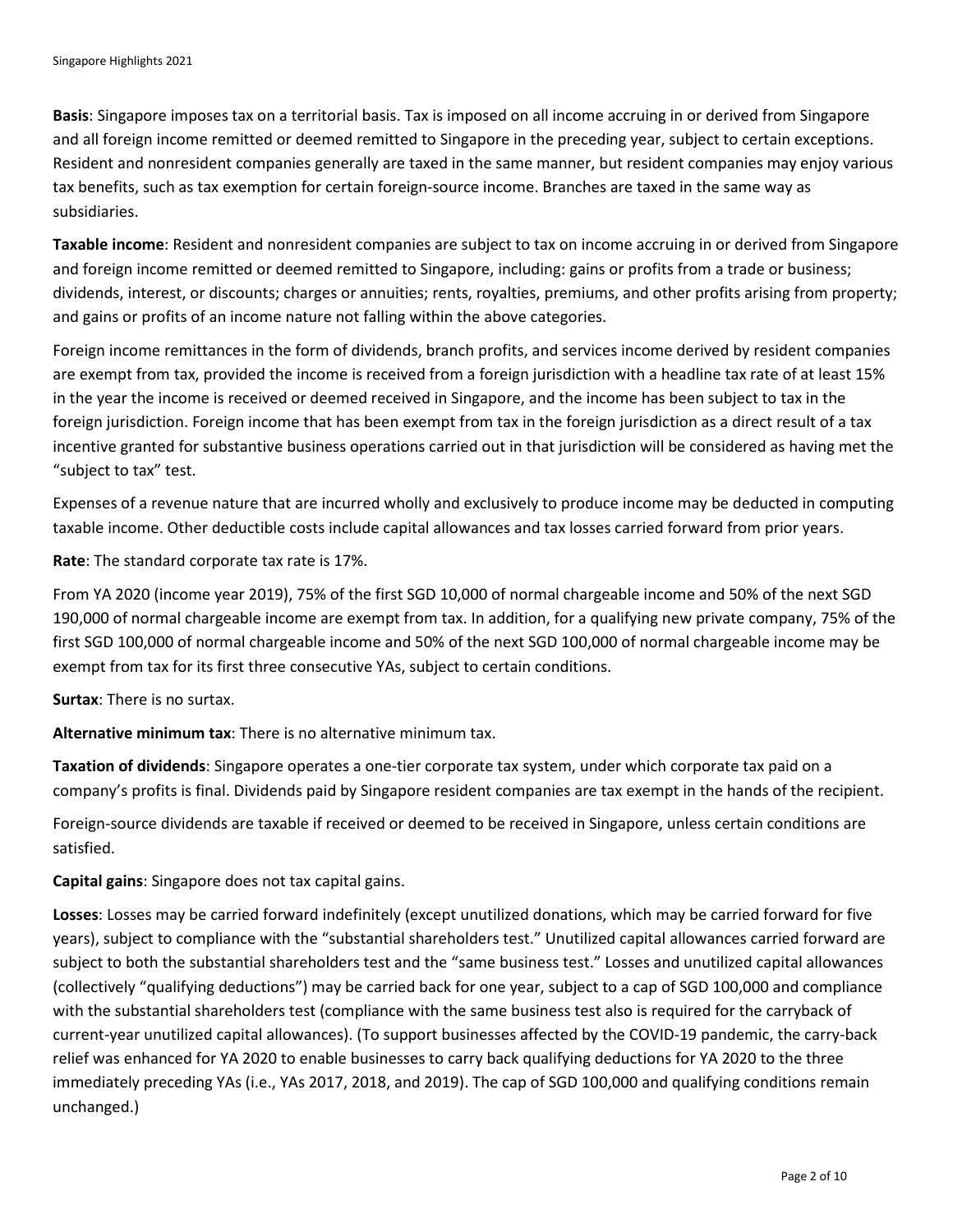**Foreign tax relief**: Some types of foreign-source income are exempt from Singapore tax (subject to certain conditions). Singapore grants resident companies a credit for foreign tax paid on income derived from treaty and nontreaty countries that is received and assessable to tax in Singapore. A tax credit also is available for tax paid on income considered to be Singapore-source but allowed to be taxed in the foreign jurisdiction under the specific provisions of a relevant tax treaty. The credit is limited to the Singapore tax payable on that income, or the foreign tax paid, whichever is lower. The foreign tax credit amount may be calculated on a pooled basis, subject to certain conditions.

**Participation exemption**: Dividends paid by Singapore resident companies are tax exempt in the hands of the recipient. As noted under "Taxation of dividends," above, foreign-source dividends are taxable if received or deemed to be received in Singapore, unless certain conditions are satisfied. Gains from the disposal of ordinary shares in another company on or before 31 December 2027 are exempt from tax, provided the shares have been legally and beneficially held for a continuous period of at least 24 months immediately before the disposal and a 20% minimum shareholding requirement is met, subject to certain exceptions. Although Singapore does not tax capital gains, gains from the sale of shares or properties may be regarded as ordinary income if the taxpayer is in the business of trading in shares or properties.

**Holding company regime**: There is no holding company regime.

**Incentives**: Various incentives are available for pioneer, development, and expansion companies; headquarter activities; financial services; asset securitization; funds and fund managers; international maritime activities; international trading; and research and development.

#### **Compliance for corporations**

**Tax year**: The tax year (YA) generally is the calendar year, although a company is required to file its tax return based on the results of its preceding financial year. Income is subject to tax in Singapore on a preceding-year basis (e.g., income earned in the financial year ended in 2020 will be taxed in YA 2021).

**Consolidated returns**: Consolidated returns are not permitted; each company is required to file a separate corporate tax return, unless a waiver is granted. However, a loss transfer system of group relief allows current year unutilized losses, unutilized capital allowances, and unutilized donations from one qualifying company to be offset against the assessable income of another qualifying company within the same group. To qualify, among other requirements, companies must be incorporated in Singapore and be at least 75% owned, directly or indirectly, by another company in the group that is incorporated in Singapore and must have the same accounting year-end.

**Filing and payment**: Companies must submit their estimated chargeable income to the IRAS within three months from the end of their financial year-end. From YA 2021, all tax returns must be electronically filed by 30 November of the YA for income earned in the preceding accounting year. The notice of assessment will be issued by the IRAS after the tax return is filed. The tax generally is due and payable within one month after the date of issue of the notice of assessment.

**Penalties**: Penalties apply for late filing of or for failure to file returns, and for the late payment or nonpayment of tax.

**Rulings**: A taxpayer can request an advance ruling from the IRAS on the tax consequences of a particular transaction or arrangement.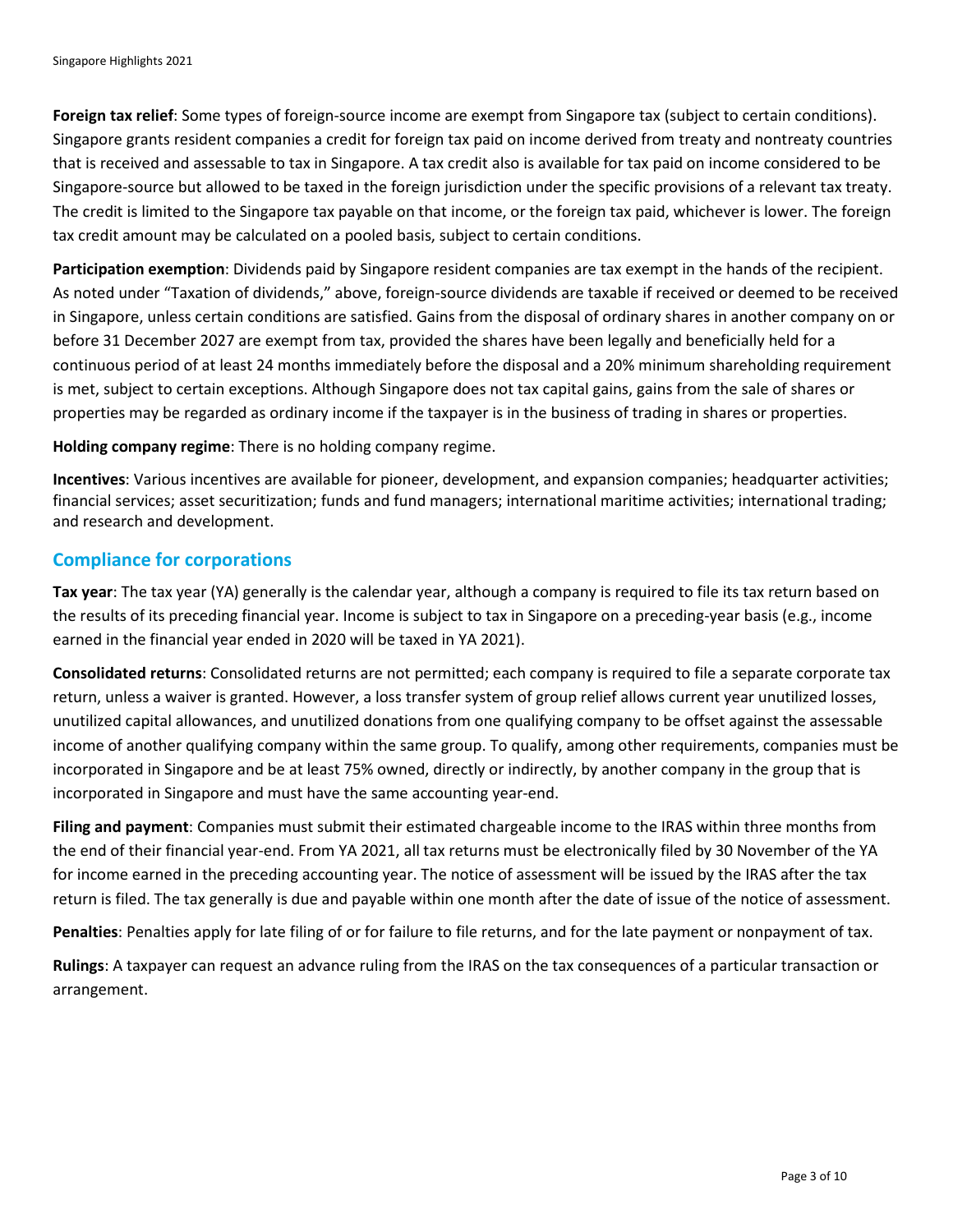#### **Individual taxation**

| <b>Rates</b>                        |                                                    |       |                               |
|-------------------------------------|----------------------------------------------------|-------|-------------------------------|
| Resident individual income tax rate | Chargeable income                                  | Rate  | <b>Cumulative tax payable</b> |
|                                     | First SGD 20,000                                   | 0%    | SGD <sub>0</sub>              |
|                                     | Next SGD 10,000                                    | 2%    |                               |
|                                     | First SGD 30,000                                   |       | <b>SGD 200</b>                |
|                                     | Next SGD 10,000                                    | 3.5%  |                               |
|                                     | First SGD 40,000                                   |       | <b>SGD 550</b>                |
|                                     | Next SGD 40,000                                    | 7%    |                               |
|                                     | First SGD 80,000                                   |       | SGD 3,350                     |
|                                     | Next SGD 40,000                                    | 11.5% |                               |
|                                     | First SGD 120,000                                  |       | SGD 7,950                     |
|                                     | Next SGD 40,000                                    | 15%   |                               |
|                                     | First SGD 160,000                                  |       | SGD 13,950                    |
|                                     | Next SGD 40,000                                    | 18%   |                               |
|                                     | First SGD 200,000                                  |       | SGD 21,150                    |
|                                     | Next SGD 40,000                                    | 19%   |                               |
|                                     | First SGD 240,000                                  |       | SGD 28,750                    |
|                                     | Next SGD 40,000                                    | 19.5% |                               |
|                                     | First SGD 280,000                                  |       | SGD 36,550                    |
|                                     | Next SGD 40,000                                    | 20%   |                               |
|                                     | First SGD 320,000                                  |       | SGD 44,550                    |
|                                     | Over SGD 320,000                                   | 22%   |                               |
| Nonresident individual income tax   | Higher of (i) flat rate of 15% with no personal    |       |                               |
| rate                                | reliefs or (ii) progressive rates as for residents |       |                               |
|                                     | (employment income) and 22% (other income)         |       |                               |
| Capital gains tax rate              | 0%                                                 |       |                               |

**Residence**: A Singapore citizen is considered a tax resident of Singapore if the individual normally resides in Singapore, except for temporary absences consistent with the claim of being a resident. A foreign individual is considered a tax resident of Singapore if, in the calendar year preceding the YA, the individual (i) was physically present in Singapore or exercised an employment in Singapore (other than as a director of a company) for 183 days or more, or (ii) ordinarily resides in Singapore.

A foreign individual whose employment period in Singapore covers at least three consecutive YAs may be considered a tax resident of Singapore on a concessionary basis for all three YAs, even though the individual may have spent less than 183 days in Singapore in the year of arrival, departure, or both.

An employee who has exercised an employment in Singapore for less than 183 days during the employee's year of arrival, but expects to exercise the employment in Singapore for a continuous period of at least 183 days straddling two consecutive calendar years, may be taxed as a resident of Singapore for both YAs.

**Basis**: With certain exceptions, Singapore tax resident individuals are subject to Singapore income tax on income accrued in or derived from Singapore. Foreign-source income received or deemed received in Singapore by an individual is exempt from income tax in Singapore, except for income received or deemed received through a partnership in Singapore. Certain investment income derived from Singapore sources by an individual may be exempt from income tax. Nonresidents are subject to Singapore income tax on income accrued in or derived from Singapore.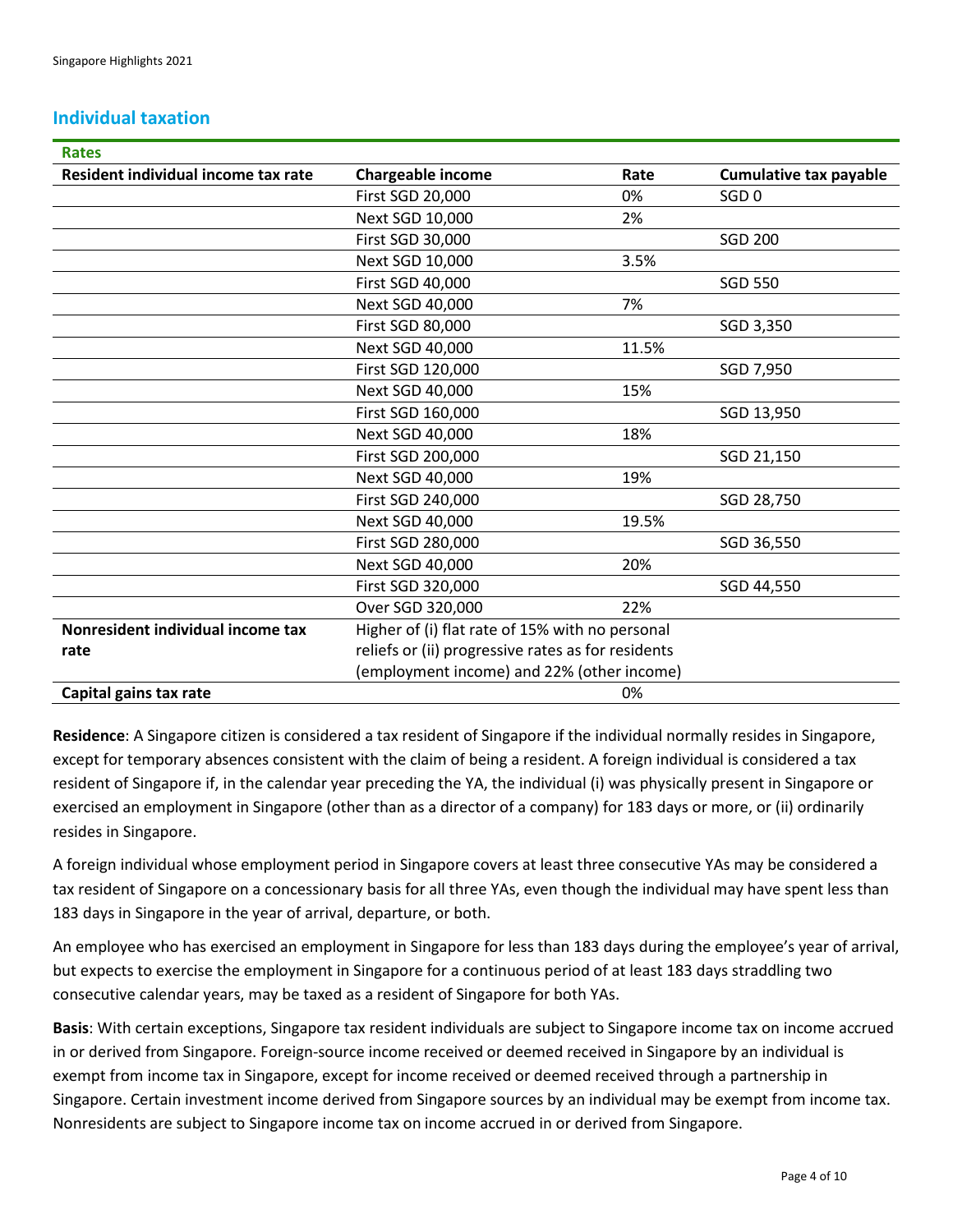The government has introduced various tax support measures and reliefs in response to the COVID-19 pandemic that may affect the income subject to tax in Singapore for YA 2021.

**Taxable income**: Income includes gains or profits from a trade, business, profession, or vocation, and gains or profits from employment (including the value of any food, clothing, or lodging provided or paid for by the employer, and allowances (other than those for subsistence, travel, or entertainment purposes)).

**Rates**: Residents deriving chargeable income above SGD 20,000 are taxed at progressive rates ranging from 2% to 22% as detailed in the table above.

Nonresidents are taxed on their employment income at the higher of a flat rate of 15% (with no personal deductions or allowances) or the tax rate for residents (taking into account personal reliefs and rebates).

All other income of nonresidents sourced in Singapore, including fees paid to directors and independent consultants, generally is taxed at a flat rate of 22%. A nonresident individual (other than a director) exercising a short-term employment in Singapore (i.e., for no more than 60 days) may be exempt from tax in Singapore on employment income derived from Singapore.

**Capital gains**: Singapore does not tax capital gains.

**Deductions and allowances**: Donations made to approved Institutions of Public Character are allowed as a deduction for resident and nonresident individuals. However, personal reliefs and tax rebates are granted only to resident individuals. Personal reliefs may be deducted from assessable income to ascertain the chargeable income on which tax is computed. Tax rebates are deducted from the tax payable to determine the final tax liability of the individual. The total amount of personal income tax reliefs that an individual can claim is subject to an overall relief cap of SGD 80,000 per YA.

**Foreign tax relief**: Where an individual is subject to taxation in Singapore and a foreign jurisdiction on the same source of income, Singapore domestic tax rules typically will prevail, and relief for foreign tax paid generally will not be allowed in Singapore if the income is considered Singapore-source income.

Exemption may be available under the terms of a tax treaty between Singapore and the foreign jurisdiction where certain conditions are satisfied. A claim for credit in Singapore for foreign tax paid on income subject to tax in both Singapore and the foreign jurisdiction also may be allowed in certain circumstances and is subject to review by the IRAS on a caseby-case basis. The IRAS may request additional information or documents to be provided. Any credit allowed would be limited to the lower of the Singapore tax payable on the foreign income or the foreign tax paid.

#### **Compliance for individuals**

**Tax year**: The tax year is the calendar year.

**Filing status**: Each individual, including married couples living together, is required to file a separate tax return.

**Filing and payment**: An individual is required to file a Singapore tax return in respect of income from the preceding year by 15 April of the following year, or 18 April if filed electronically. A notice of assessment is issued by the IRAS after the tax return is filed. The tax generally is due and payable within one month after the date of issue of the notice of assessment.

**Penalties**: Penalties apply for late filing of or failure to file returns, and for the late payment or nonpayment of tax.

**Rulings**: A taxpayer can request an advance ruling from the IRAS on the tax consequences of a particular transaction or arrangement.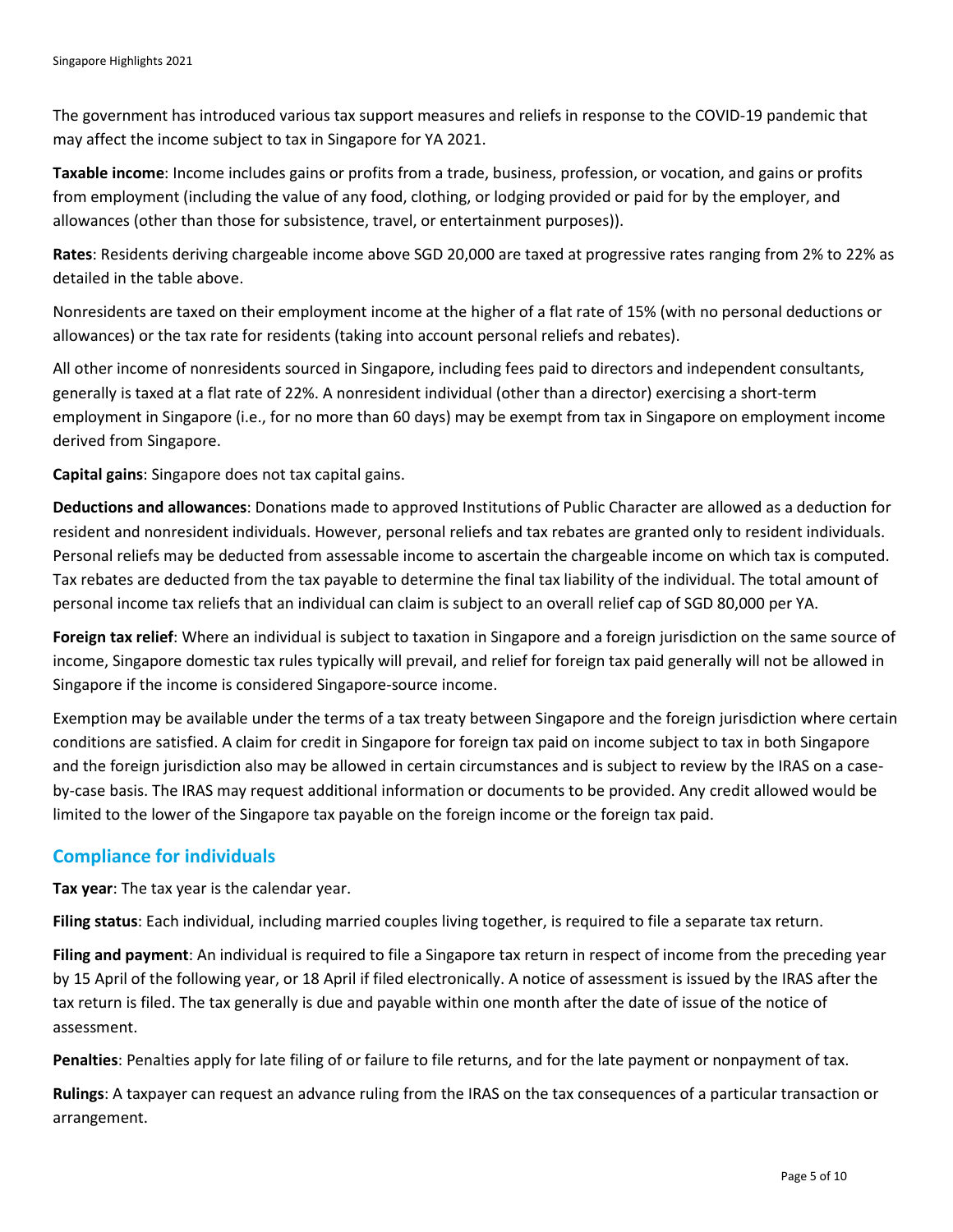#### **Withholding tax**

| <b>Rates</b>                       |                  |            |                     |            |
|------------------------------------|------------------|------------|---------------------|------------|
| Type of payment                    | <b>Residents</b> |            | <b>Nonresidents</b> |            |
|                                    | Company          | Individual | Company             | Individual |
| <b>Dividends</b>                   | 0%               | 0%         | 0%                  | 0%         |
| <b>Interest</b>                    | 0%               | 0%         | 0%/15%              | 0%/15%/22% |
| <b>Royalties</b>                   | 0%               | 0%         | 0%/10%              | 10%/22%    |
| <b>Fees for technical services</b> | 0%               | 0%         | 17%                 | 15%/22%    |

**Dividends**: No withholding tax is imposed on dividends paid by companies resident in Singapore.

**Interest**: Interest paid to a Singapore resident is not subject to withholding tax.

Interest paid to a nonresident generally is subject to a 15% withholding tax, unless the rate is reduced under a tax treaty or an exemption applies under certain domestic concessions (broadly applicable to interest received on deposits held with approved banks or licensed finance companies in Singapore, and interest on qualifying debt securities and qualifying project debt securities, etc.). The 15% withholding tax is a final tax and applies to interest derived by the nonresident from a business carried on outside Singapore and not effectively connected to a permanent establishment (PE) in Singapore. Any other interest paid to a nonresident company that does not qualify for the final rate or an exemption (including interest derived from a business in Singapore or effectively connected to a Singapore PE) is taxed at the prevailing corporate tax rate (17% for 2021). Certain interest paid to nonresident individuals that does not qualify for the 15% final rate or a domestic concession is taxed at 22%.

**Royalties**: Royalties paid to a Singapore resident are not subject to withholding tax.

Royalties paid to a nonresident are subject to a 10% withholding tax, unless the rate is reduced under a tax treaty. The 10% withholding tax is a final tax and applies to royalties derived by a nonresident from a business carried on outside Singapore and not effectively connected to a PE in Singapore. Any other royalties paid to nonresident companies that do not qualify for the final rate are taxed at the prevailing corporate tax rate (17% for 2021). Payments to nonresident individuals are subject to withholding tax of the lower of 22% on net income or 10% on the gross royalties.

**Fees for technical services**: Fees for technical services paid to a Singapore resident are not subject to withholding tax.

Payments to nonresidents (other than individuals) for technical services rendered in Singapore are subject to a 17% withholding tax, unless the rate is reduced under a tax treaty. This includes fees for the rendering of assistance or services in connection with the application or use of scientific, technical, industrial, or commercial knowledge or information; or for management or assistance in the management of a trade, business, or profession, unless the services are rendered entirely outside Singapore, and not performed through a business carried on in Singapore or a PE in Singapore. For nonresident individuals, withholding tax applies at 15% on the gross income, unless the individual opts to be taxed at 22% on the net income.

**Branch remittance tax**: There is no branch remittance tax.

#### **Anti-avoidance rules**

**Transfer pricing**: Mandatory transfer pricing documentation requirements apply for companies, subject to safe harbor provisions. Penalties may be imposed for noncompliance. Transfer pricing adjustments made by the IRAS may be subject to an additional surcharge of 5%. Transfer pricing guidelines cover the application of the arm's length principle,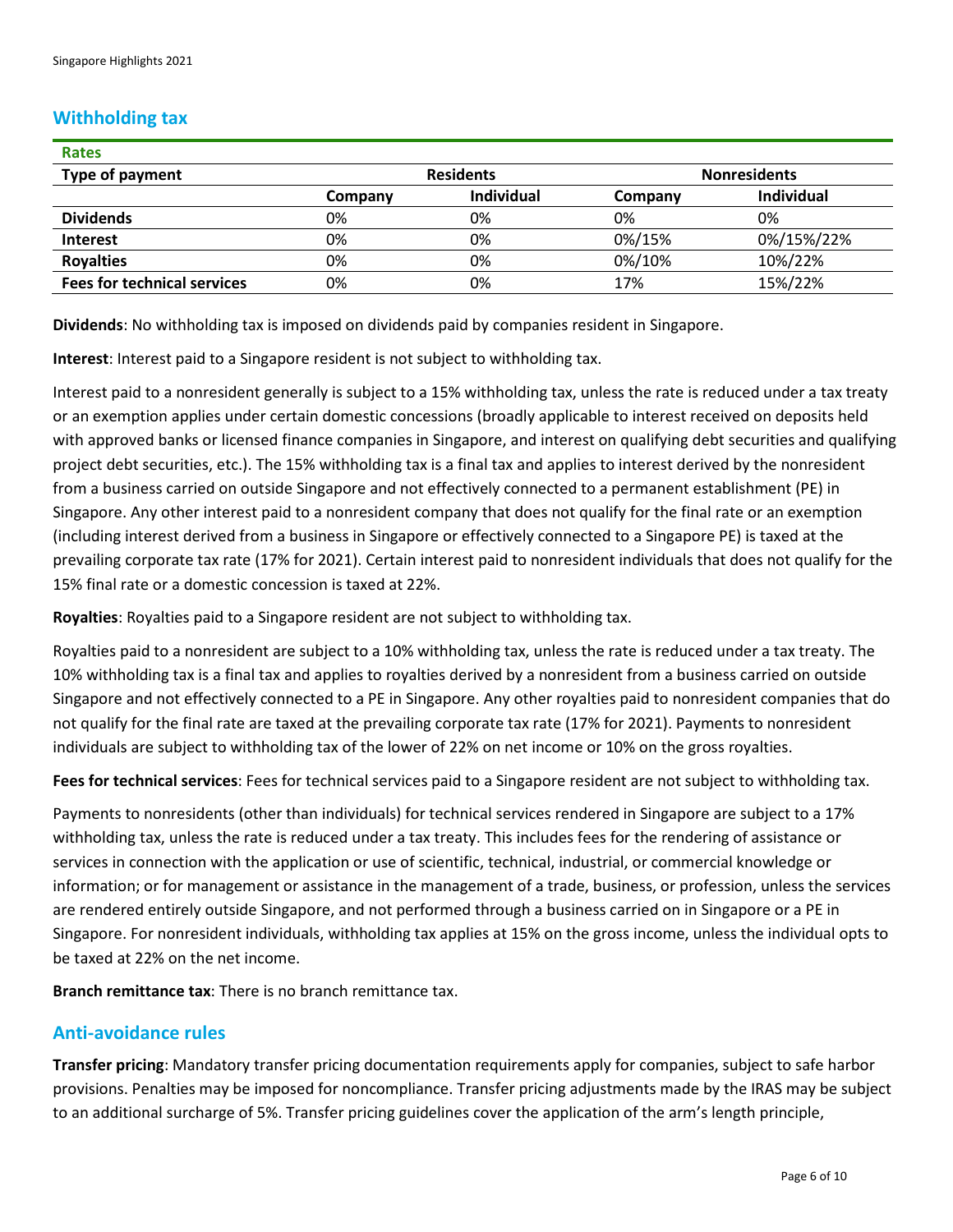documentation requirements, advance pricing agreements, and requests to invoke the mutual agreement procedure under Singapore's tax treaties. The IRAS also has issued transfer pricing guidelines for related party loans and services.

Singapore has introduced country-by-country (CbC) reporting requirements (see "Disclosure requirements," below).

**Interest deduction limitations**: The deductibility of interest expense generally depends on the specific purpose of the loan. Interest is deductible where the loan is obtained for revenue purposes (e.g., to finance the purchase of inventory). Interest incurred on a loan to finance the purchase of a capital asset is deductible to the extent that the capital asset is used to generate income that is subject to Singapore income tax. The interest expense may be apportioned where loans are obtained for both income-producing and non-income producing purposes.

**Controlled foreign companies**: There is no controlled foreign company legislation.

**Hybrids**: There is no anti-hybrid legislation. The IRAS has, however, provided guidance on the income tax treatment of hybrid instruments, including the factors generally used to determine whether they are considered as debt or equity instruments for income tax purposes.

**Economic substance requirements**: Singapore does not have economic substance requirements, although the IRAS will consider certain factors before granting a residency certificate.

**Disclosure requirements**: Singapore-headquartered multinational enterprises fulfilling certain conditions are required to prepare and submit CbC reports to the IRAS.

**Exit tax**: There is no exit tax.

**General anti-avoidance rule**: Singapore has a general anti-avoidance provision. A 50% surcharge will be imposed on the amount of tax or duty payable, or additional tax or duty payable where an arrangement is found to be a tax avoidance arrangement. For stamp duty, the surcharge applies to adjustments in relation to any instrument, or document treated as an instrument, that is executed or deemed executed on or after 7 December 2020. For goods and services tax (GST), the surcharge applies to adjustments made to tax assessments in respect of a prescribed accounting period starting on or after 1 January 2021. (For income tax, the surcharge will apply to adjustments made to tax assessments from YA 2023 onwards.)

#### **Goods and Services tax**

| Rates                |    |  |
|----------------------|----|--|
| <b>Standard rate</b> | 7% |  |
| <b>Reduced rate</b>  | 0% |  |

**Taxable transactions**: Singapore imposes GST, which is similar to a European-style VAT, on the supply of most goods and services, and on all goods imported into Singapore unless the goods are imported via an import GST relief or are exempt (i.e., import of investment precious metals). GST also is imposed on certain services imported from overseas, where the Singapore recipient is a GST-registered business and unable to recover all of the GST it incurs, or where the recipient is not GST registered and the supply from the overseas supplier is a prescribed digital service (e.g., online gaming, online media subscriptions, etc.).

**Rates**: The standard rate is 7%, with a zero rate for international services and exports of goods. The provision of specified financial services, the sale and lease of residential property, the import and local supply of investment precious metals, and the supply of digital tokens are exempt from GST.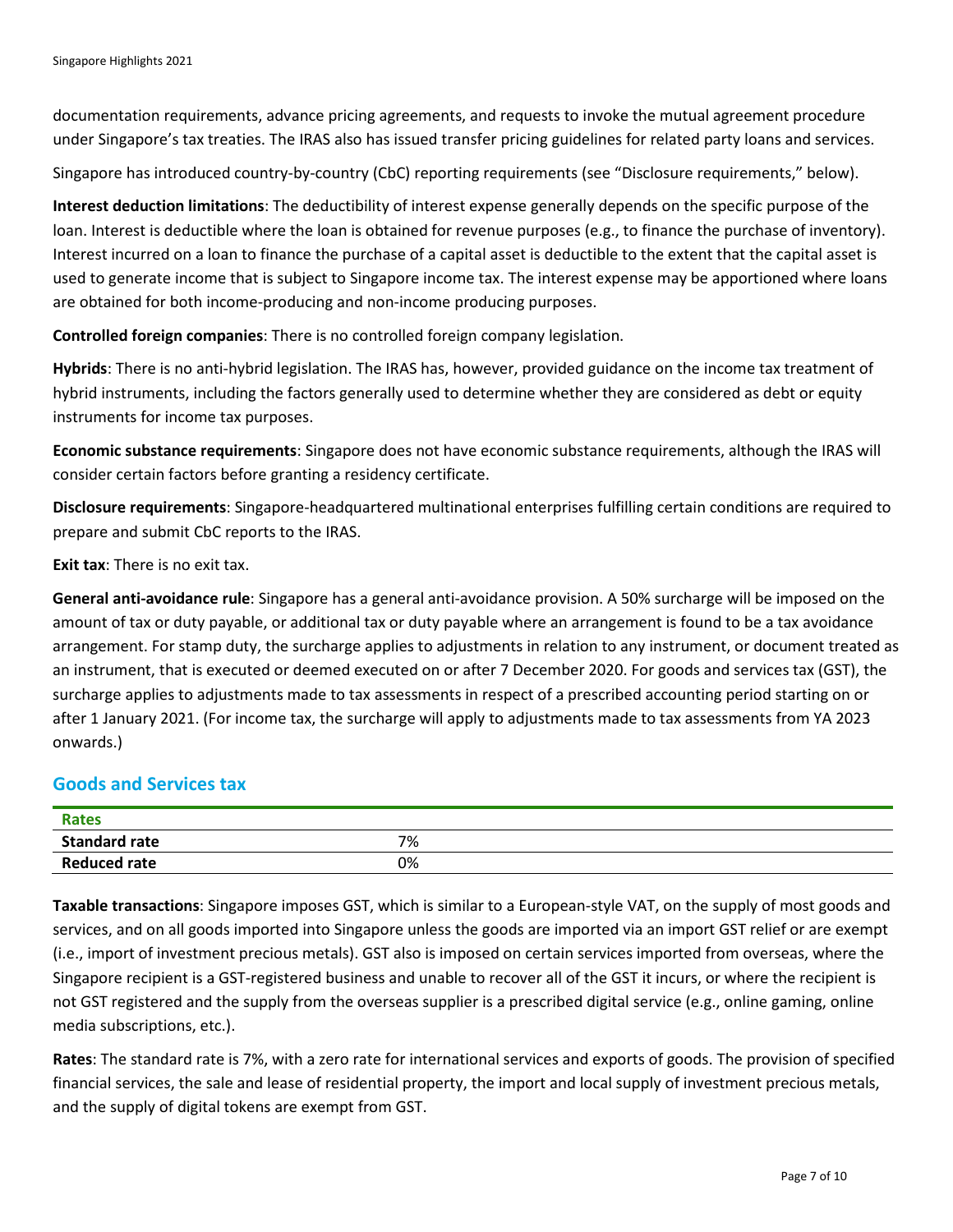**Registration**: Subject to certain exemptions, a person with taxable turnover exceeding SGD 1 million in a calendar year or expected to exceed SGD 1 million in the next 12 months must register for GST. A registration requirement arises under the reverse charge rules if a person would not be entitled to recover all of the GST incurred if registered for GST, and receives imported services with a value exceeding SGD 1 million in a calendar year, or expected to exceed SGD 1 million in the next 12 months. A taxpayer may apply for voluntary registration even if its annual taxable turnover does not exceed SGD 1 million. Once voluntarily registered, the taxpayer must remain registered for at least two years and satisfy certain other conditions that may be imposed. Overseas suppliers with global annual turnover from digital services exceeding SGD 1 million, and annual revenue exceeding SGD 100,000, or expected to exceed SGD 100,000 in the next 12 months from supplies of digital services to non-GST registered recipients in Singapore, are required to register for GST under the overseas vendor registration (OVR) regime.

**Filing and payment**: A registered taxable person is required to file a GST return with the Comptroller of GST on a quarterly basis (but may opt to file on a semi-annual or monthly basis) no later than one month after the end of the relevant prescribed accounting period. Any tax payable for the accounting period to which the return relates must be paid by the submission deadline. Any refund of the tax generally should be received within a period equivalent to the prescribed accounting period, calculated from the date the GST return is submitted. GST returns are submitted under the OVR regime for payment purposes only and suppliers registered under the regime are not entitled to submit claims for input tax refunds.

**Penalties**: Penalties apply for late filing of or failure to file returns, and for the late payment or nonpayment of taxes.

#### **Other taxes on corporations and individuals**

Unless otherwise stated, the taxes in this section apply both to companies and individuals and are imposed at the national level.

**Social security contributions**: Employers and employees who are Singapore citizens or Singapore permanent residents (under immigration rules) and working in Singapore are required to contribute to the Central Provident Fund (CPF). Every employer must register with the CPF board, and make and remit monthly CPF contributions on behalf of itself and its employees. The employee's share of the contributions is recovered through salary deductions.

Employee contributions are payable at a rate of up to 20% (for individuals aged up to 55 years). Graduated rates may apply for the first two years after the employee attains permanent resident status. The employer's statutory contribution rate to the CPF is up to 17% (for individuals aged up to 55 years), subject to a monthly ordinary wage ceiling of SGD 6,000 and a total annual wage ceiling of SGD 102,000.

Progressive increases in the CPF contribution rates for individuals aged over 55 years up to 70 years intended to take effect as from 1 January 2021 have been postponed through 1 January 2022.

**Payroll tax**: Singapore does not impose a payroll tax.

**Capital duty**: Singapore does not impose capital duty.

**Real property tax**: Property tax, levied on all immovable property in Singapore, is payable annually by the owner at the beginning of the year. Immovable property includes Housing Development Board flats, houses, offices, factories, shops, and land.

The annual property tax is calculated based on a percentage of the gross annual value of the property, as determined by the property tax department. The rates are progressive, and range from 0% to 16% for owner-occupied residential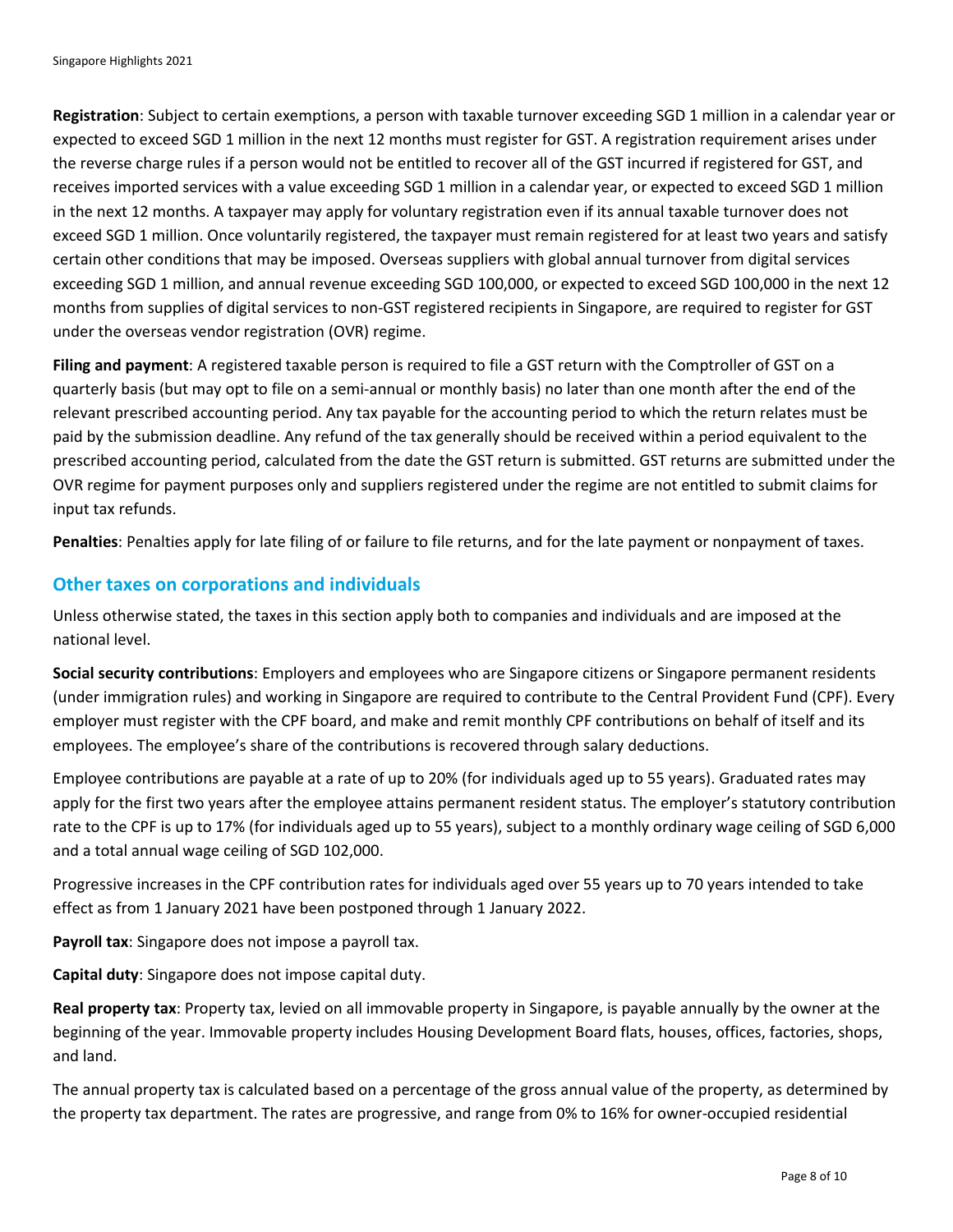property, and from 10% to 20% for other residential property; a 10% rate applies for nonresidential property. Property tax exemptions may be granted for land under development in certain cases.

**Transfer tax**: Singapore does not impose transfer tax.

**Stamp duty**: Stamp duty applies only to instruments (in written or electronic form) relating to stocks and shares, and immovable property. These include the sale of a mortgage and shares, and a lease of immovable property.

Ad valorem stamp duty is chargeable on a lease or agreement for a lease of any immovable property with average annual rent exceeding SGD 1,000. Leases with average annual rent not exceeding SGD 1,000 are exempt from stamp duty.

Buyer's stamp duty (BSD) of up to 4% is payable on acquisitions of residential properties, and up to 3% is payable on acquisitions of nonresidential properties. An additional buyer's stamp duty (ABSD) is payable by certain individuals and entities that purchase or acquire residential property (including residential land) at a rate that ranges between 5% and 30%, depending on the category of the buyer. Both the BSD and ABSD are computed on the higher of the purchase price or the market value of the property. Seller's stamp duty (SSD) of up to 15% and 12% for industrial and residential property, respectively, may apply depending on the holding period and acquisition date of the property.

The BSD on the acquisition of stock and shares is 0.2% of the market value or purchase price, whichever is higher. The acquisition of equity interests in a company that primarily owns (directly or indirectly) residential property in Singapore also may attract additional conveyance duties (BSD and ABSD for buyers and SSD for sellers).

The transfer of scripless shares that are listed on the Singapore stock exchange generally is not subject to stamp duty. Stamp duty relief is available in certain cases, subject to conditions.

**Net wealth/worth tax**: Singapore does not impose a net wealth tax or a net worth tax.

**Inheritance/estate tax**: Singapore does not impose an inheritance tax or an estate tax.

**Other**: Other taxes payable by companies include a monthly levy per foreign worker in certain industries and a training levy for all employees on the first SGD 4,500 of gross monthly remuneration at a rate of 0.25%, subject to a minimum of SGD 2.

There also are taxes payable by companies and/or individuals on film rentals, entertainment, tourist hotels and restaurants, carbon emissions, and airport departures.

**Tax treaties**: Singapore has concluded over 80 comprehensive tax treaties. The OECD multilateral instrument (MLI) entered into force for Singapore on 1 April 2019. For information on Singapore's tax treaty network, visi[t Deloitte](https://dits.deloitte.com/#Jurisdiction/45)  [International Tax Source.](https://dits.deloitte.com/#Jurisdiction/45)

**Tax authorities:** Inland Revenue Authority of Singapore (IRAS)

Contact us:

**Low Hwee Chua** Email: [hwlow@deloitte.com](mailto:hwlow@deloitte.com)